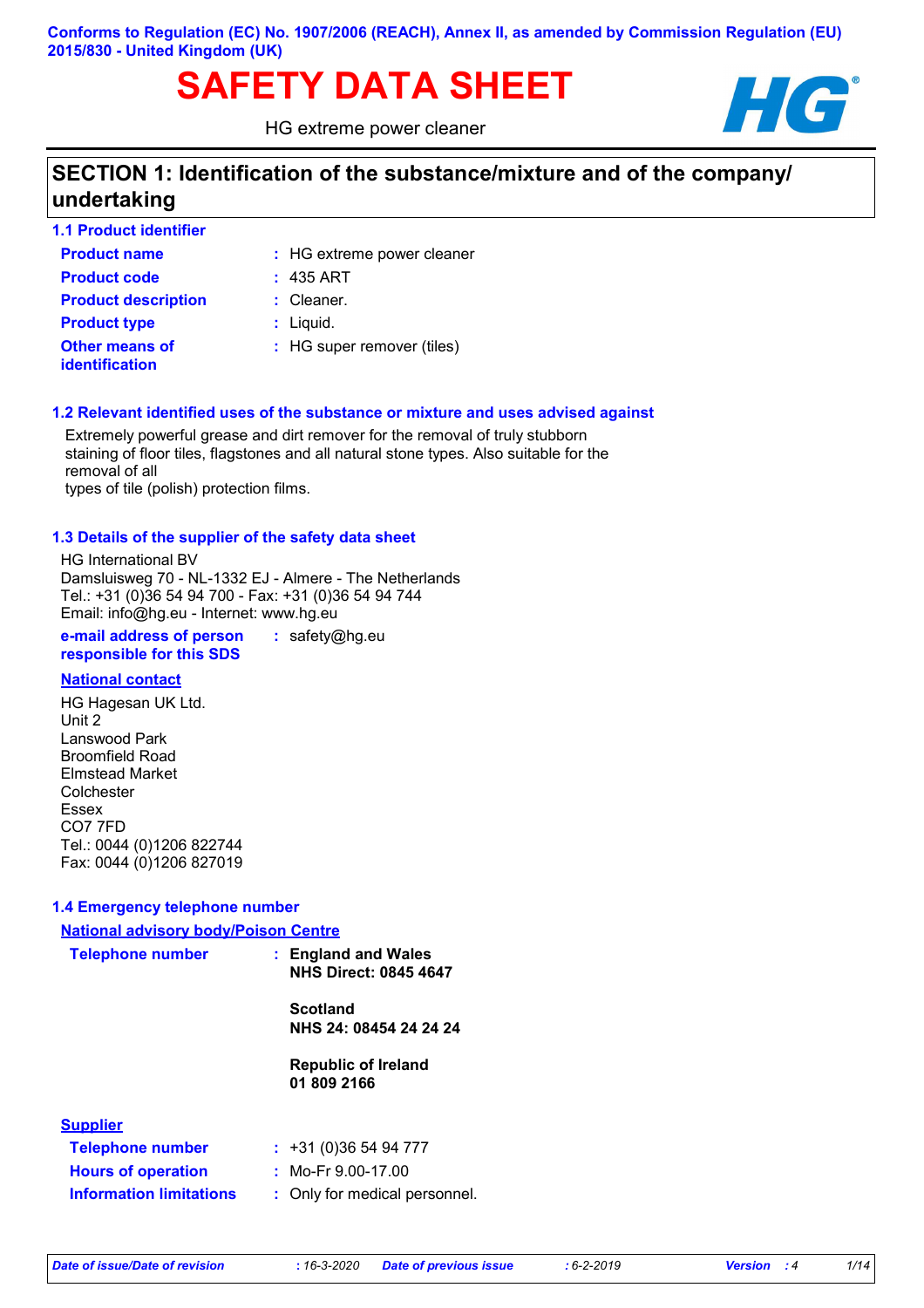### **SECTION 2: Hazards identification**

#### **2.1 Classification of the substance or mixture**

**Product definition :** Mixture

**Classification according to Regulation (EC) No. 1272/2008 [CLP/GHS]**

Skin Corr. 1, H314 Eye Dam. 1, H318

The product is classified as hazardous according to Regulation (EC) 1272/2008 as amended.

**Ingredients of unknown toxicity Ingredients of unknown** 

#### **ecotoxicity**

See Section 11 for more detailed information on health effects and symptoms. See Section 16 for the full text of the H statements declared above.

**:**

**:**

**2.2 Label elements**

**Hazard pictograms :**



| <b>Signal word</b>                                                                                                                                              | : Danger                                                                                                                                                                                    |  |  |
|-----------------------------------------------------------------------------------------------------------------------------------------------------------------|---------------------------------------------------------------------------------------------------------------------------------------------------------------------------------------------|--|--|
| <b>Hazard statements</b>                                                                                                                                        | : Causes severe skin burns and eye damage.                                                                                                                                                  |  |  |
| <b>Precautionary statements</b>                                                                                                                                 |                                                                                                                                                                                             |  |  |
| <b>General</b>                                                                                                                                                  | : If medical advice is needed, have product container or label at hand. Keep out of<br>reach of children.                                                                                   |  |  |
| <b>Prevention</b>                                                                                                                                               | : Wear protective gloves and eye protection.                                                                                                                                                |  |  |
| <b>Response</b>                                                                                                                                                 | : IF SWALLOWED: Rinse mouth. Do NOT induce vomiting. IF IN EYES: Rinse<br>cautiously with water for several minutes. Remove contact lenses, if present and<br>easy to do. Continue rinsing. |  |  |
| <b>Storage</b>                                                                                                                                                  | : Not applicable                                                                                                                                                                            |  |  |
| <b>Disposal</b>                                                                                                                                                 | Dispose of contents and container in accordance with all local, regional, national<br>and international regulations.                                                                        |  |  |
| <b>Hazardous ingredients</b>                                                                                                                                    | : sodium hydroxide                                                                                                                                                                          |  |  |
| <b>Supplemental label</b><br>elements                                                                                                                           | : Not applicable.                                                                                                                                                                           |  |  |
| <b>Annex XVII - Restrictions</b><br>on the manufacture,<br>placing on the market and<br>use of certain dangerous<br>substances, mixtures and<br><b>articles</b> | : Not applicable.                                                                                                                                                                           |  |  |
| <b>Special packaging requirements</b>                                                                                                                           |                                                                                                                                                                                             |  |  |
| <b>Containers to be fitted</b><br>with child-resistant<br>fastenings                                                                                            | : Yes, applicable.                                                                                                                                                                          |  |  |
| Tactile warning of danger : Yes, applicable.                                                                                                                    |                                                                                                                                                                                             |  |  |
| <b>2.3 Other hazards</b><br>Other hazards which do<br>not result in classification                                                                              | : None known.                                                                                                                                                                               |  |  |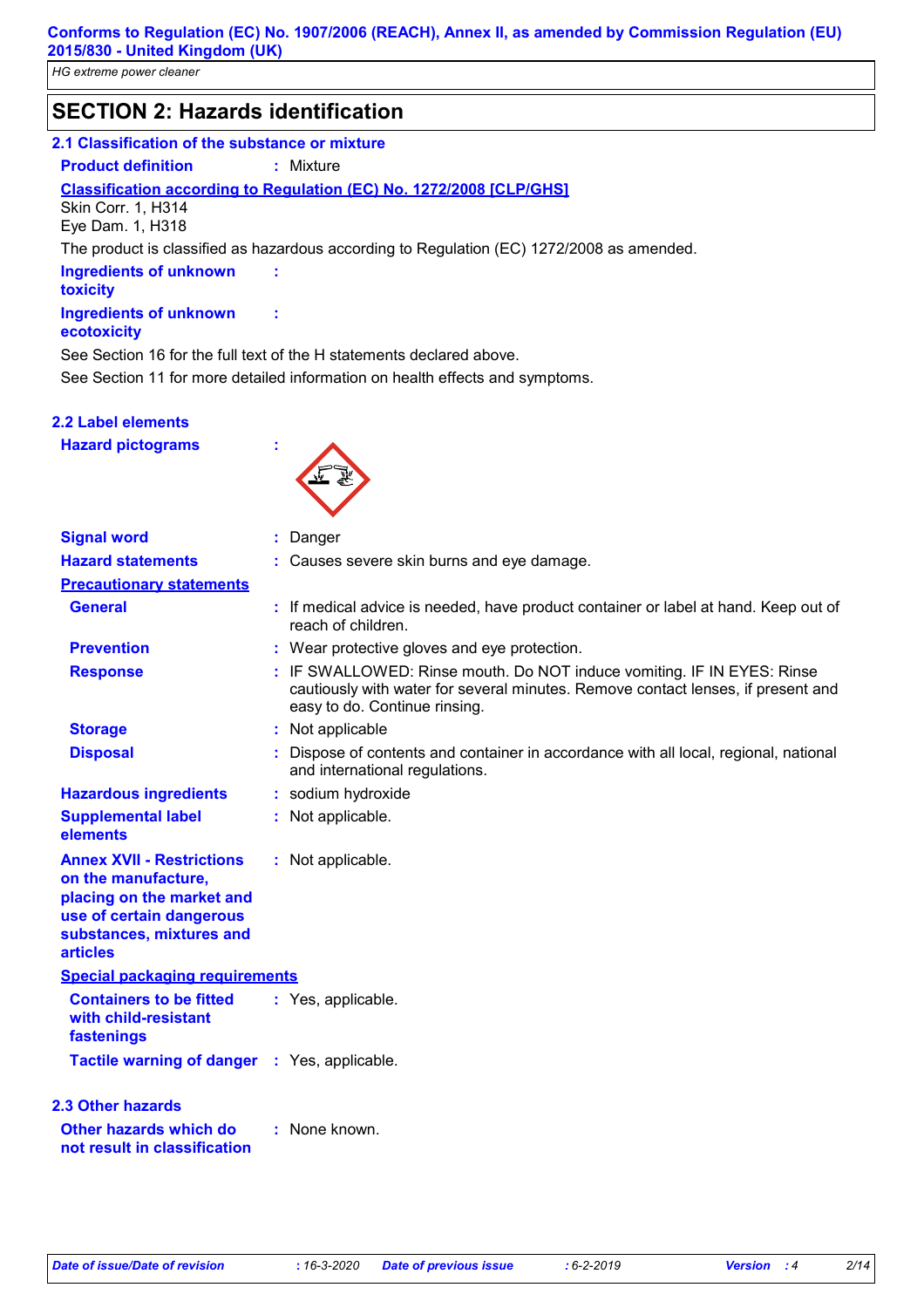# **SECTION 3: Composition/information on ingredients**

| <b>Product/ingredient name</b>                        | <b>Identifiers</b>                                                 | $\frac{9}{6}$ | <b>Regulation (EC) No.</b><br>1272/2008 [CLP]                                    | <b>Type</b><br>[1] [2] |
|-------------------------------------------------------|--------------------------------------------------------------------|---------------|----------------------------------------------------------------------------------|------------------------|
| 2-(2-butoxyethoxy)ethanol                             | EC: 203-961-6<br>CAS: 112-34-5<br>Index: 603-096-00-8              | $≥10 - 20$    | Eye Irrit. 2, H319                                                               |                        |
| Isotridecanol, ethoxylated                            | REACH #:<br>01-2119976362-32<br>$EC: 500-241-6$<br>CAS: 69011-36-5 | $\geq 1 - 5$  | Acute Tox. 4, H302<br>Eye Dam. 1, H318                                           | $[1]$                  |
| tetrapotassium pyrophosphate                          | REACH#:<br>01-2119489369-18<br>EC: 230-785-7<br>CAS: 7320-34-5     | $\geq 1 - 5$  | Eye Irrit. 2, H319                                                               | $[1]$                  |
| cumene, monosulpho derivative,<br>sodium salt         | EC: 250-913-5<br>CAS: 32073-22-6                                   | $\geq 1 - 5$  | Eye Irrit. 2, H319                                                               | $[1]$                  |
| sodium hydroxide                                      | REACH #:<br>01-2119457892-27<br>EC: 215-185-5<br>CAS: 1310-73-2    | $≥0,5 - <2$   | Met. Corr. 1, H290<br>Skin Corr. 1A, H314<br>Eye Dam. 1, H318                    | [1] [2]                |
| Silicic acid (H2SiO3), disodium<br>salt, pentahydrate | EC: 229-912-9<br>CAS: 10213-79-3                                   | $\geq 1 - 3$  | Met. Corr. 1, H290<br>Skin Corr. 1B, H314<br>Eye Dam. 1, H318<br>STOT SE 3, H335 | $[1]$                  |
|                                                       |                                                                    |               | See Section 16 for<br>the full text of the H<br>statements declared<br>above.    |                        |

There are no additional ingredients present which, within the current knowledge of the supplier and in the concentrations applicable, are classified as hazardous to health or the environment, are PBTs, vPvBs or Substances of equivalent concern, or have been assigned a workplace exposure limit and hence require reporting in this section.

**Type** 

[1] Substance classified with a health or environmental hazard

[2] Substance with a workplace exposure limit

[3] Substance meets the criteria for PBT according to Regulation (EC) No. 1907/2006, Annex XIII

[4] Substance meets the criteria for vPvB according to Regulation (EC) No. 1907/2006, Annex XIII

[5] Substance of equivalent concern

[6] Additional disclosure due to company policy

Occupational exposure limits, if available, are listed in Section 8.

### **SECTION 4: First aid measures**

#### **4.1 Description of first aid measures**

| <b>Eye contact</b>  | : Get medical attention immediately. Call a poison center or physician. Immediately<br>flush eyes with plenty of water, occasionally lifting the upper and lower eyelids.<br>Check for and remove any contact lenses. Continue to rinse for at least 10 minutes.<br>Chemical burns must be treated promptly by a physician.                                                                                                           |
|---------------------|---------------------------------------------------------------------------------------------------------------------------------------------------------------------------------------------------------------------------------------------------------------------------------------------------------------------------------------------------------------------------------------------------------------------------------------|
| <b>Inhalation</b>   | : Get medical attention if symptoms occur. Remove victim to fresh air and keep at<br>rest in a position comfortable for breathing.                                                                                                                                                                                                                                                                                                    |
| <b>Skin contact</b> | : Get medical attention immediately. Call a poison center or physician. Flush<br>contaminated skin with plenty of water. Remove contaminated clothing and shoes.<br>Wash contaminated clothing thoroughly with water before removing it, or wear<br>gloves. Continue to rinse for at least 10 minutes. Chemical burns must be treated<br>promptly by a physician. Wash clothing before reuse. Clean shoes thoroughly<br>before reuse. |
| <b>Ingestion</b>    | : Get medical attention immediately. Call a poison center or physician. Chemical<br>burns must be treated promptly by a physician.                                                                                                                                                                                                                                                                                                    |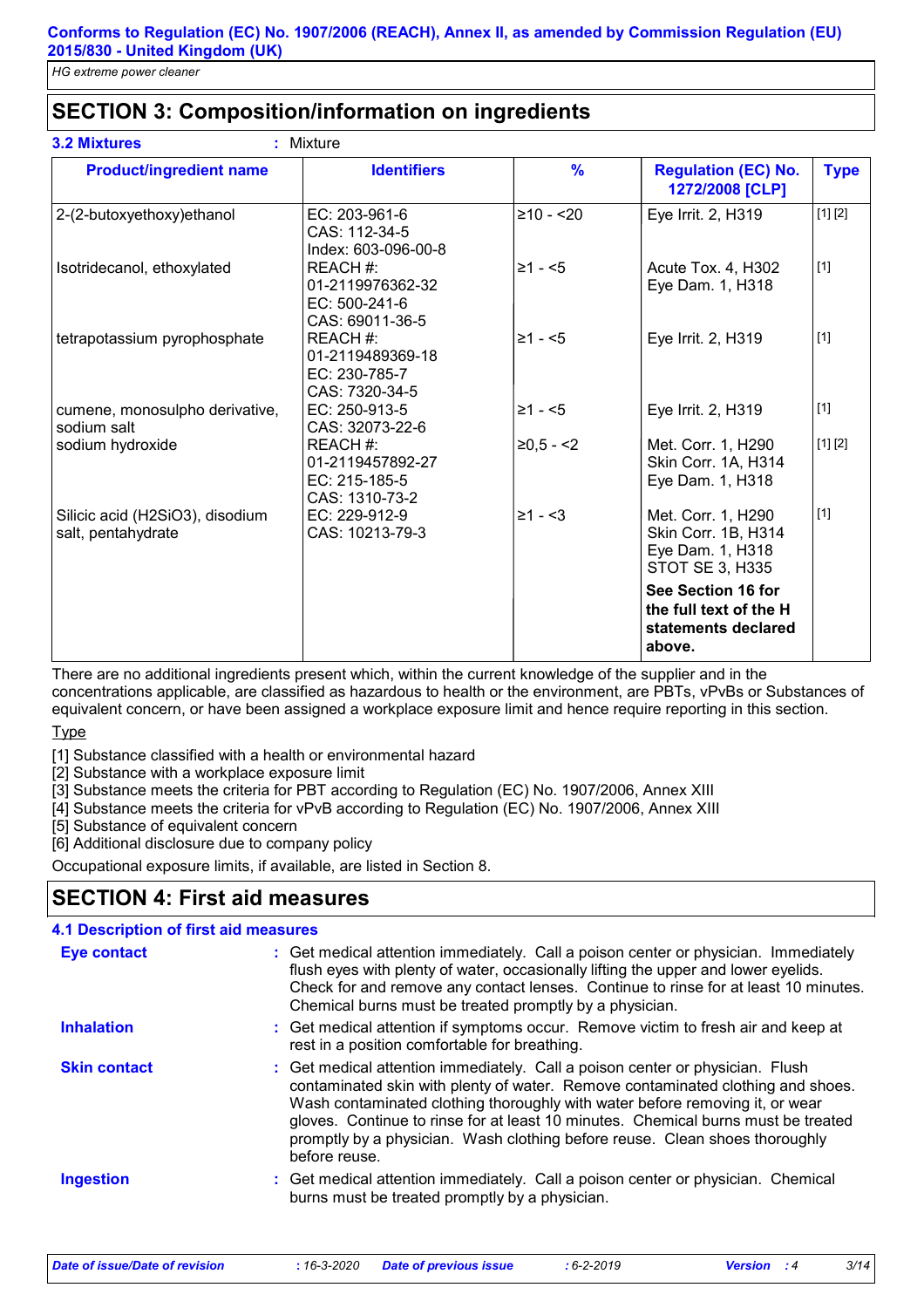### **SECTION 4: First aid measures**

| <b>Protection of first-aiders</b> | : No action shall be taken involving any personal risk or without suitable training. If it |
|-----------------------------------|--------------------------------------------------------------------------------------------|
|                                   | is suspected that fumes are still present, the rescuer should wear an appropriate          |
|                                   | mask or self-contained breathing apparatus. It may be dangerous to the person              |
|                                   | providing aid to give mouth-to-mouth resuscitation. Wash contaminated clothing             |
|                                   | thoroughly with water before removing it, or wear gloves.                                  |

#### **4.2 Most important symptoms and effects, both acute and delayed**

#### **Over-exposure signs/symptoms**

| Eye contact         | : Adverse symptoms may include the following:<br>pain<br>watering<br>redness                           |
|---------------------|--------------------------------------------------------------------------------------------------------|
| <b>Inhalation</b>   | : No specific data.                                                                                    |
| <b>Skin contact</b> | : Adverse symptoms may include the following:<br>pain or irritation<br>redness<br>blistering may occur |
| Ingestion           | : Adverse symptoms may include the following:<br>stomach pains                                         |

|                            | 4.3 Indication of any immediate medical attention and special treatment needed                                                 |
|----------------------------|--------------------------------------------------------------------------------------------------------------------------------|
| <b>Notes to physician</b>  | : Treat symptomatically. Contact poison treatment specialist immediately if large<br>quantities have been ingested or inhaled. |
| <b>Specific treatments</b> | : No specific treatment.                                                                                                       |

# **SECTION 5: Firefighting measures**

| : Not applicable                                                                                                                                                                                                                                                                                                                                                      |  |  |  |
|-----------------------------------------------------------------------------------------------------------------------------------------------------------------------------------------------------------------------------------------------------------------------------------------------------------------------------------------------------------------------|--|--|--|
| : Not applicable                                                                                                                                                                                                                                                                                                                                                      |  |  |  |
| 5.2 Special hazards arising from the substance or mixture                                                                                                                                                                                                                                                                                                             |  |  |  |
| : In a fire or if heated, a pressure increase will occur and the container may burst.                                                                                                                                                                                                                                                                                 |  |  |  |
| : Decomposition products may include the following materials:<br>carbon dioxide<br>carbon monoxide<br>sulfur oxides<br>phosphorus oxides<br>metal oxide/oxides                                                                                                                                                                                                        |  |  |  |
|                                                                                                                                                                                                                                                                                                                                                                       |  |  |  |
| : Promptly isolate the scene by removing all persons from the vicinity of the incident if<br>there is a fire. No action shall be taken involving any personal risk or without<br>suitable training.                                                                                                                                                                   |  |  |  |
| : Fire-fighters should wear appropriate protective equipment and self-contained<br>breathing apparatus (SCBA) with a full face-piece operated in positive pressure<br>mode. Clothing for fire-fighters (including helmets, protective boots and gloves)<br>conforming to European standard EN 469 will provide a basic level of protection for<br>chemical incidents. |  |  |  |
|                                                                                                                                                                                                                                                                                                                                                                       |  |  |  |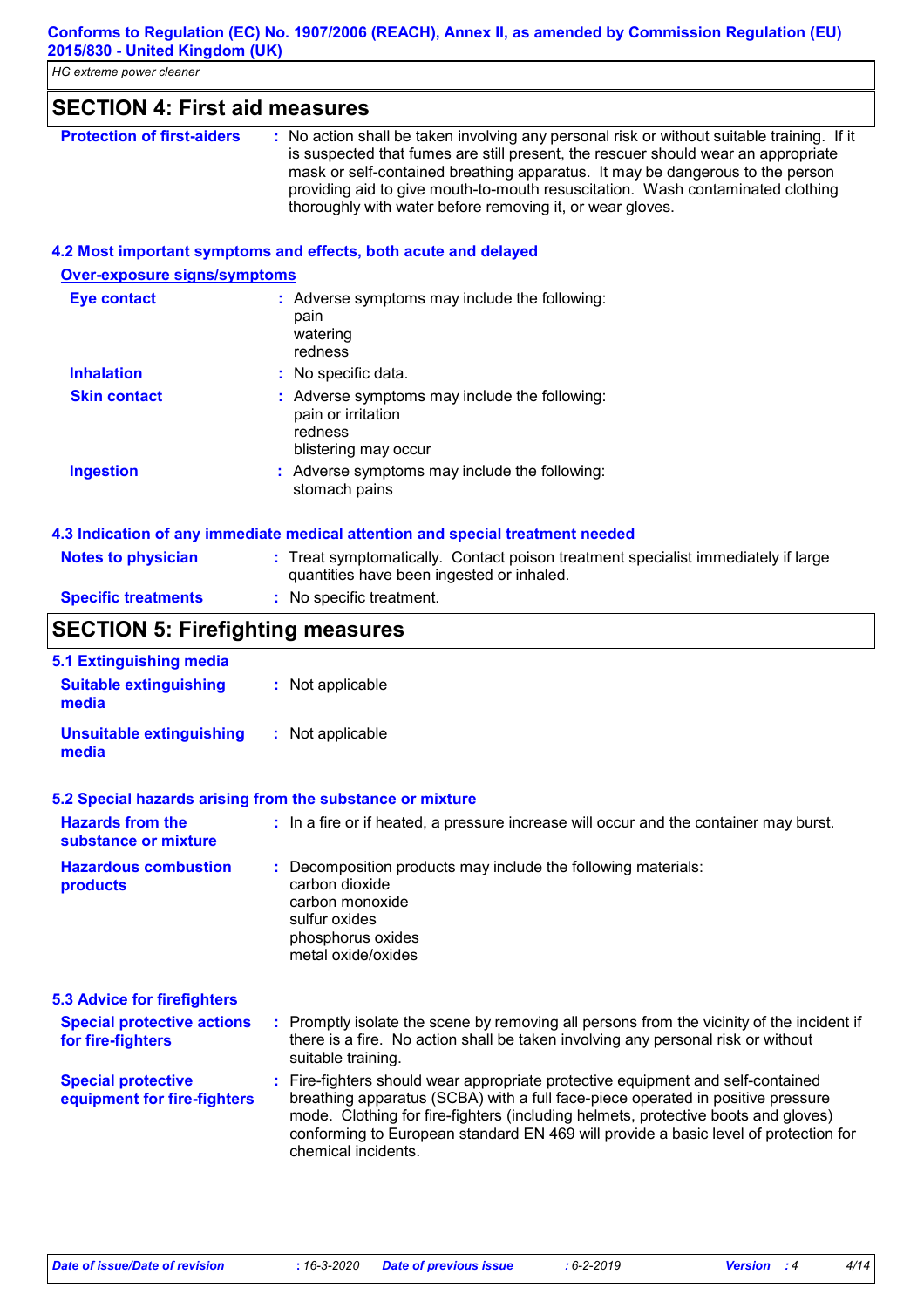### **SECTION 6: Accidental release measures**

|                                                  | 6.1 Personal precautions, protective equipment and emergency procedures                                                                                                                                                                                                                                                                                                                                                                                                                                                                                                                         |  |
|--------------------------------------------------|-------------------------------------------------------------------------------------------------------------------------------------------------------------------------------------------------------------------------------------------------------------------------------------------------------------------------------------------------------------------------------------------------------------------------------------------------------------------------------------------------------------------------------------------------------------------------------------------------|--|
| For non-emergency<br>personnel                   | : No action shall be taken involving any personal risk or without suitable training.<br>Evacuate surrounding areas. Keep unnecessary and unprotected personnel from<br>entering. Do not touch or walk through spilt material. Do not breathe vapour or mist.<br>Provide adequate ventilation. Wear appropriate respirator when ventilation is<br>inadequate. Put on appropriate personal protective equipment.                                                                                                                                                                                  |  |
|                                                  | For emergency responders : If specialised clothing is required to deal with the spillage, take note of any<br>information in Section 8 on suitable and unsuitable materials. See also the<br>information in "For non-emergency personnel".                                                                                                                                                                                                                                                                                                                                                      |  |
| <b>6.2 Environmental</b><br>precautions          | : Avoid dispersal of spilt material and runoff and contact with soil, waterways, drains<br>and sewers. Inform the relevant authorities if the product has caused environmental<br>pollution (sewers, waterways, soil or air).                                                                                                                                                                                                                                                                                                                                                                   |  |
|                                                  | 6.3 Methods and material for containment and cleaning up                                                                                                                                                                                                                                                                                                                                                                                                                                                                                                                                        |  |
| <b>Small spill</b>                               | : Stop leak if without risk. Move containers from spill area. Dilute with water and mop<br>up if water-soluble. Alternatively, or if water-insoluble, absorb with an inert dry<br>material and place in an appropriate waste disposal container. Dispose of via a<br>licensed waste disposal contractor.                                                                                                                                                                                                                                                                                        |  |
| <b>Large spill</b>                               | Stop leak if without risk. Move containers from spill area. Approach the release<br>from upwind. Prevent entry into sewers, water courses, basements or confined<br>areas. Wash spillages into an effluent treatment plant or proceed as follows.<br>Contain and collect spillage with non-combustible, absorbent material e.g. sand,<br>earth, vermiculite or diatomaceous earth and place in container for disposal<br>according to local regulations. Dispose of via a licensed waste disposal contractor.<br>Contaminated absorbent material may pose the same hazard as the spilt product. |  |
| <b>6.4 Reference to other</b><br><b>sections</b> | : See Section 1 for emergency contact information.<br>See Section 8 for information on appropriate personal protective equipment.<br>See Section 13 for additional waste treatment information.                                                                                                                                                                                                                                                                                                                                                                                                 |  |

### **SECTION 7: Handling and storage**

The information in this section contains generic advice and guidance. The list of Identified Uses in Section 1 should be consulted for any available use-specific information provided in the Exposure Scenario(s).

#### **7.1 Precautions for safe handling**

| <b>Protective measures</b>                       | : Put on appropriate personal protective equipment (see Section 8). Do not get in<br>eyes or on skin or clothing. Do not breathe vapour or mist. Do not ingest. If during<br>normal use the material presents a respiratory hazard, use only with adequate<br>ventilation or wear appropriate respirator. Keep in the original container or an<br>approved alternative made from a compatible material, kept tightly closed when not<br>in use. Keep away from acids. Empty containers retain product residue and can be<br>hazardous. Do not reuse container. |
|--------------------------------------------------|----------------------------------------------------------------------------------------------------------------------------------------------------------------------------------------------------------------------------------------------------------------------------------------------------------------------------------------------------------------------------------------------------------------------------------------------------------------------------------------------------------------------------------------------------------------|
| <b>Advice on general</b><br>occupational hygiene | : Eating, drinking and smoking should be prohibited in areas where this material is<br>handled, stored and processed. Workers should wash hands and face before<br>eating, drinking and smoking. Remove contaminated clothing and protective<br>equipment before entering eating areas. See also Section 8 for additional<br>information on hygiene measures.                                                                                                                                                                                                  |

#### **7.2 Conditions for safe storage, including any incompatibilities**

Store in accordance with local regulations. Store in original container protected from direct sunlight in a dry, cool and well-ventilated area, away from incompatible materials (see Section 10) and food and drink. Store locked up. Separate from acids. Keep container tightly closed and sealed until ready for use. Containers that have been opened must be carefully resealed and kept upright to prevent leakage. Do not store in unlabelled containers. Use appropriate containment to avoid environmental contamination. See Section 10 for incompatible materials before handling or use.

#### **7.3 Specific end use(s)**

*Date of issue/Date of revision* **:** *16-3-2020 Date of previous issue : 6-2-2019 Version : 4 5/14*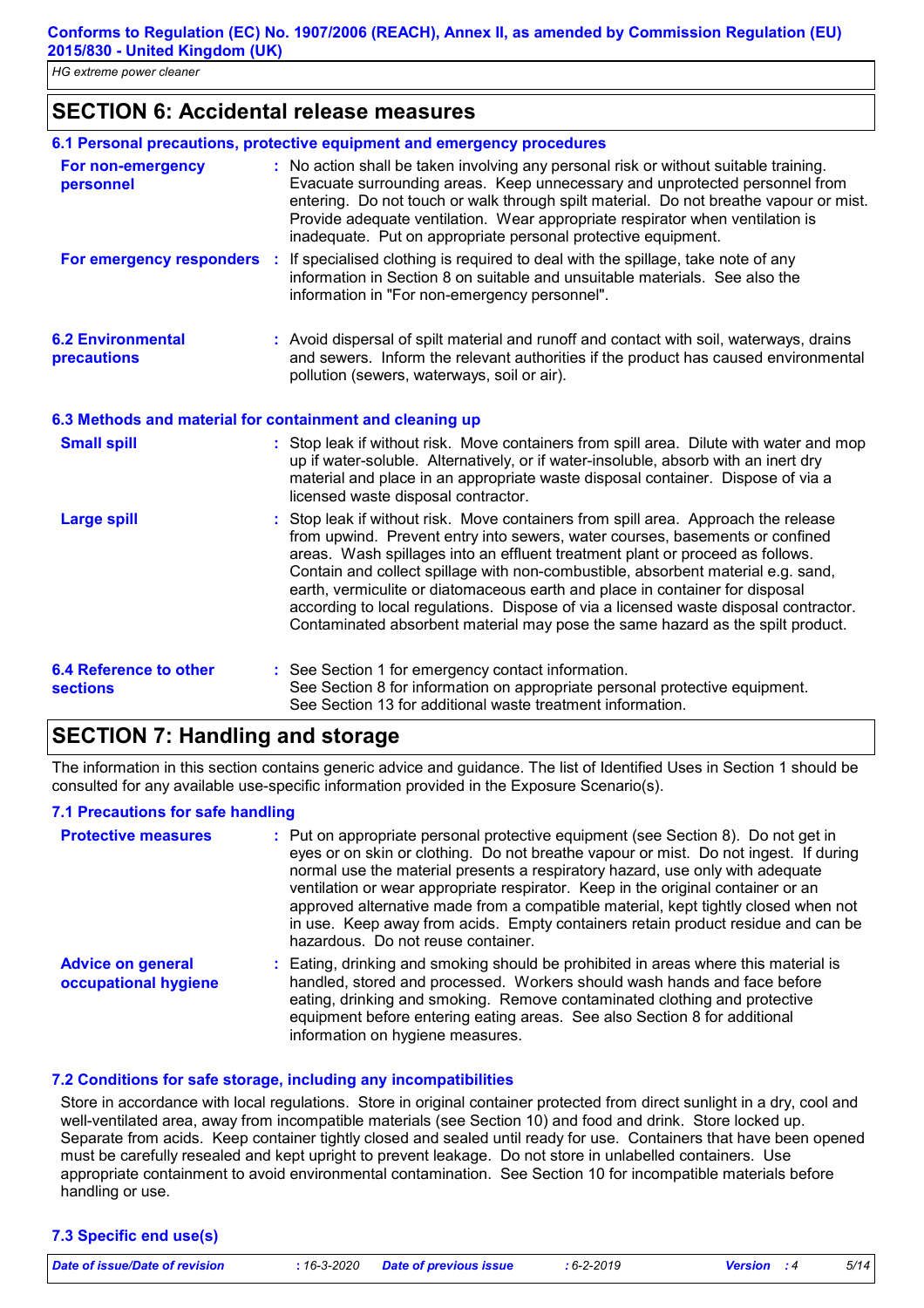### **SECTION 7: Handling and storage**

**Recommendations :**

**Industrial sector specific : solutions** : Not available.

### **SECTION 8: Exposure controls/personal protection**

The information in this section contains generic advice and guidance. Information is provided based on typical anticipated uses of the product. Additional measures might be required for bulk handling or other uses that could significantly increase worker exposure or environmental releases.

#### **8.1 Control parameters**

**Occupational exposure limits**

| <b>Product/ingredient name</b>                 |           | <b>Exposure limit values</b>                                                                                                                                                                                                                                                                                                                                                                                                                                                                                                                                                                                                                                                                                                                                                                                                                                                                                                                                                                                        |  |
|------------------------------------------------|-----------|---------------------------------------------------------------------------------------------------------------------------------------------------------------------------------------------------------------------------------------------------------------------------------------------------------------------------------------------------------------------------------------------------------------------------------------------------------------------------------------------------------------------------------------------------------------------------------------------------------------------------------------------------------------------------------------------------------------------------------------------------------------------------------------------------------------------------------------------------------------------------------------------------------------------------------------------------------------------------------------------------------------------|--|
| 2-(2-butoxyethoxy) ethanol<br>sodium hydroxide |           | EH40/2005 WELs (United Kingdom (UK), 12/2011).<br>STEL: 15 ppm 15 minutes.<br>TWA: 10 ppm 8 hours.<br>TWA: 67,5 mg/m <sup>3</sup> 8 hours.<br>STEL: 101,2 mg/m <sup>3</sup> 15 minutes.<br>EH40/2005 WELs (United Kingdom (UK), 12/2011).<br>STEL: 2 mg/m <sup>3</sup> 15 minutes.                                                                                                                                                                                                                                                                                                                                                                                                                                                                                                                                                                                                                                                                                                                                  |  |
| <b>Recommended monitoring</b><br>procedures    | required. | If this product contains ingredients with exposure limits, personal, workplace<br>atmosphere or biological monitoring may be required to determine the effectiveness<br>of the ventilation or other control measures and/or the necessity to use respiratory<br>protective equipment. Reference should be made to monitoring standards, such as<br>the following: European Standard EN 689 (Workplace atmospheres - Guidance for<br>the assessment of exposure by inhalation to chemical agents for comparison with<br>limit values and measurement strategy) European Standard EN 14042 (Workplace<br>atmospheres - Guide for the application and use of procedures for the assessment<br>of exposure to chemical and biological agents) European Standard EN 482<br>(Workplace atmospheres - General requirements for the performance of procedures<br>for the measurement of chemical agents) Reference to national guidance<br>documents for methods for the determination of hazardous substances will also be |  |
| <b>DNELS/DMELS</b>                             |           |                                                                                                                                                                                                                                                                                                                                                                                                                                                                                                                                                                                                                                                                                                                                                                                                                                                                                                                                                                                                                     |  |
| No DNELs/DMELs available.                      |           |                                                                                                                                                                                                                                                                                                                                                                                                                                                                                                                                                                                                                                                                                                                                                                                                                                                                                                                                                                                                                     |  |
| <b>PNECs</b><br>No PNECs available             |           |                                                                                                                                                                                                                                                                                                                                                                                                                                                                                                                                                                                                                                                                                                                                                                                                                                                                                                                                                                                                                     |  |
| <b>8.2 Exposure controls</b>                   |           |                                                                                                                                                                                                                                                                                                                                                                                                                                                                                                                                                                                                                                                                                                                                                                                                                                                                                                                                                                                                                     |  |
| <b>Appropriate engineering</b><br>controls     |           | : If user operations generate dust, fumes, gas, vapour or mist, use process<br>enclosures, local exhaust ventilation or other engineering controls to keep worker<br>exposure to airborne contaminants below any recommended or statutory limits.                                                                                                                                                                                                                                                                                                                                                                                                                                                                                                                                                                                                                                                                                                                                                                   |  |
| <b>Individual protection measures</b>          |           |                                                                                                                                                                                                                                                                                                                                                                                                                                                                                                                                                                                                                                                                                                                                                                                                                                                                                                                                                                                                                     |  |
| <b>Hygiene measures</b>                        |           | : Wash hands, forearms and face thoroughly after handling chemical products,<br>before eating, smoking and using the lavatory and at the end of the working period.<br>Appropriate techniques should be used to remove potentially contaminated clothing.<br>Wash contaminated clothing before reusing. Ensure that eyewash stations and<br>safety showers are close to the workstation location.                                                                                                                                                                                                                                                                                                                                                                                                                                                                                                                                                                                                                   |  |
| <b>Eye/face protection</b>                     |           | : Safety eyewear complying with an approved standard should be used when a risk<br>assessment indicates this is necessary to avoid exposure to liquid splashes, mists,<br>gases or dusts. If contact is possible, the following protection should be worn,<br>unless the assessment indicates a higher degree of protection: chemical splash<br>goggles and/or face shield. If inhalation hazards exist, a full-face respirator may be<br>required instead. Recommended: splash goggles                                                                                                                                                                                                                                                                                                                                                                                                                                                                                                                             |  |
| <b>Skin protection</b>                         |           |                                                                                                                                                                                                                                                                                                                                                                                                                                                                                                                                                                                                                                                                                                                                                                                                                                                                                                                                                                                                                     |  |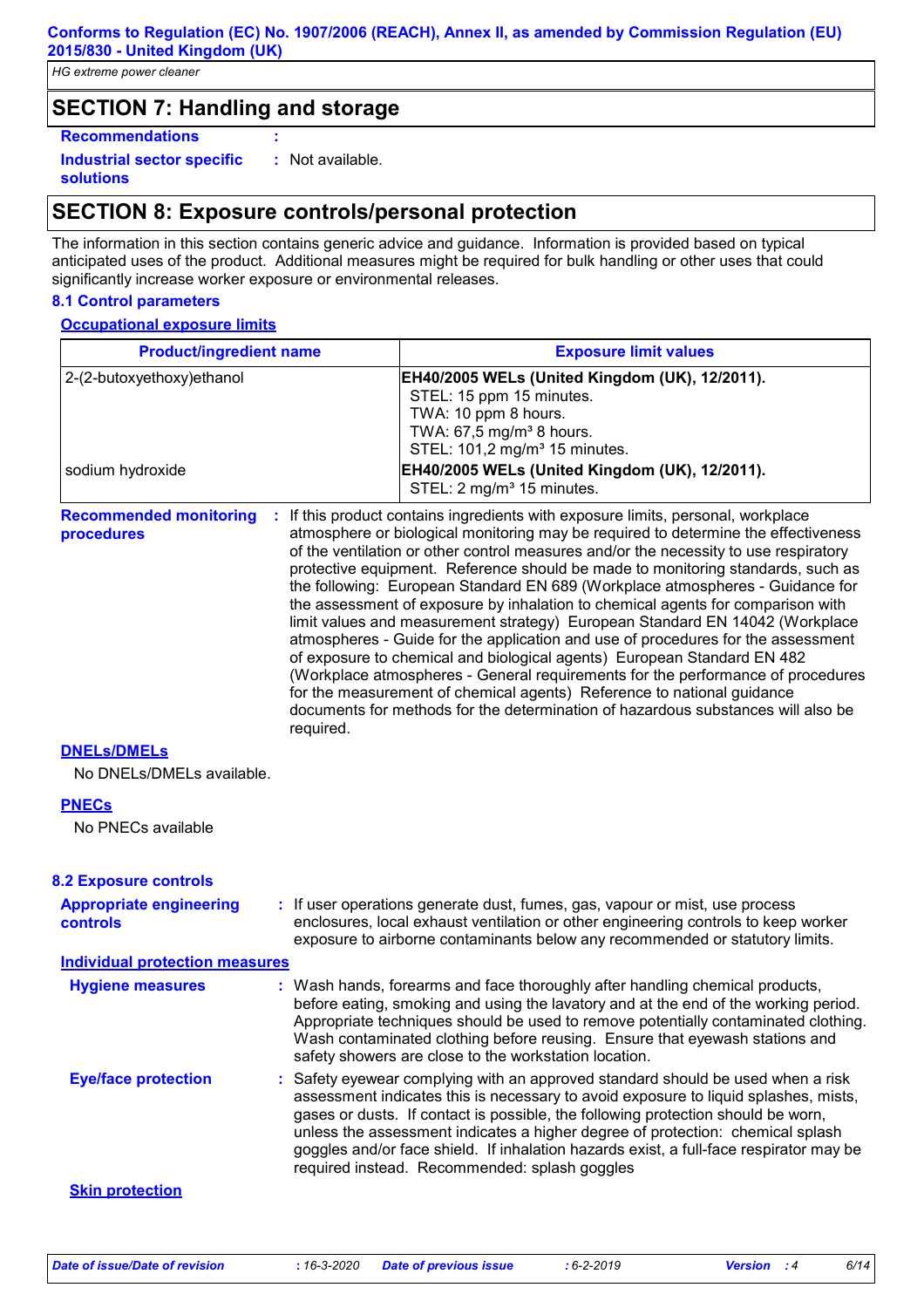|  | <b>SECTION 8: Exposure controls/personal protection</b> |  |  |
|--|---------------------------------------------------------|--|--|
|--|---------------------------------------------------------|--|--|

| <b>Hand protection</b>                    | : Use protective gloves. Staff training in the correct use and maintenance of personal<br>protective equipment must be guaranteed.<br>· Protection for long-term use or submersion<br>For long-term use or submersion, use nitrile rubber gloves of a thickness of at least<br>0.38mm (thickness depends on type of glove and quality), for a penetration time of<br>at least 480 minutes, tested according to the standard EN 374:2003.<br>· Protection for short-term use (≤30 min) or splash protection<br>For short-term use (≤30 min) or splash protection, use nitrile rubber gloves of a<br>thickness of at least 0.38mm (thickness depends on type of glove and quality), for a<br>penetration time of at least 30 minutes, tested according to the standard EN 374: |
|-------------------------------------------|------------------------------------------------------------------------------------------------------------------------------------------------------------------------------------------------------------------------------------------------------------------------------------------------------------------------------------------------------------------------------------------------------------------------------------------------------------------------------------------------------------------------------------------------------------------------------------------------------------------------------------------------------------------------------------------------------------------------------------------------------------------------------|
|                                           | 2003.<br>IMPORTANT: in order to guarantee the safe use of gloves, the following has to be<br>considered when choosing suitable protective gloves:<br>- The simultaneous use of other chemical products;<br>- Necessary protection against physical risks like cutting, perforation or thermal                                                                                                                                                                                                                                                                                                                                                                                                                                                                                |
|                                           | hazards; and<br>- The manufacturer's instructions and/or specifications for the gloves.                                                                                                                                                                                                                                                                                                                                                                                                                                                                                                                                                                                                                                                                                      |
| <b>Body protection</b>                    | : Personal protective equipment for the body should be selected based on the task<br>being performed and the risks involved and should be approved by a specialist<br>before handling this product.                                                                                                                                                                                                                                                                                                                                                                                                                                                                                                                                                                          |
| <b>Other skin protection</b>              | : Appropriate footwear and any additional skin protection measures should be<br>selected based on the task being performed and the risks involved and should be<br>approved by a specialist before handling this product.                                                                                                                                                                                                                                                                                                                                                                                                                                                                                                                                                    |
| <b>Respiratory protection</b>             | Based on the hazard and potential for exposure, select a respirator that meets the<br>appropriate standard or certification. Respirators must be used according to a<br>respiratory protection program to ensure proper fitting, training, and other important<br>aspects of use.                                                                                                                                                                                                                                                                                                                                                                                                                                                                                            |
| <b>Thermal hazards</b>                    |                                                                                                                                                                                                                                                                                                                                                                                                                                                                                                                                                                                                                                                                                                                                                                              |
| <b>Environmental exposure</b><br>controls | Emissions from ventilation or work process equipment should be checked to<br>ensure they comply with the requirements of environmental protection legislation.<br>In some cases, fume scrubbers, filters or engineering modifications to the process<br>equipment will be necessary to reduce emissions to acceptable levels.                                                                                                                                                                                                                                                                                                                                                                                                                                                |

| 9.1 Information on basic physical and chemical properties |                                       |
|-----------------------------------------------------------|---------------------------------------|
| <b>Appearance</b>                                         |                                       |
| <b>Physical state</b>                                     | : Liquid.                             |
| <b>Colour</b>                                             | : Colourless.                         |
| <b>Odour</b>                                              | $:$ Characteristic.                   |
| <b>Odour threshold</b>                                    | $\cdot$ Not available.                |
| рH                                                        | : $13,8$ [Conc. (% w/w): $100\%$ ]    |
| <b>Melting point/freezing point</b>                       | : $-3,62^{\circ}$ C                   |
| Initial boiling point and<br>boiling range                | $: 100^{\circ}$ C                     |
| <b>Flash point</b>                                        | $:$ Not available.                    |
| <b>Evaporation rate</b>                                   | $\therefore$ 0,003 (Butylacetaat = 1) |
| <b>Flammability (solid, gas)</b>                          | $:$ Not available.                    |
| <b>Upper/lower flammability or</b><br>explosive limits    | $:$ Not available.                    |
| <b>Vapour pressure</b>                                    | $:$ Not available.                    |
| <b>Vapour density</b>                                     | $:$ Not available.                    |
| <b>Relative density</b>                                   | : 1,047                               |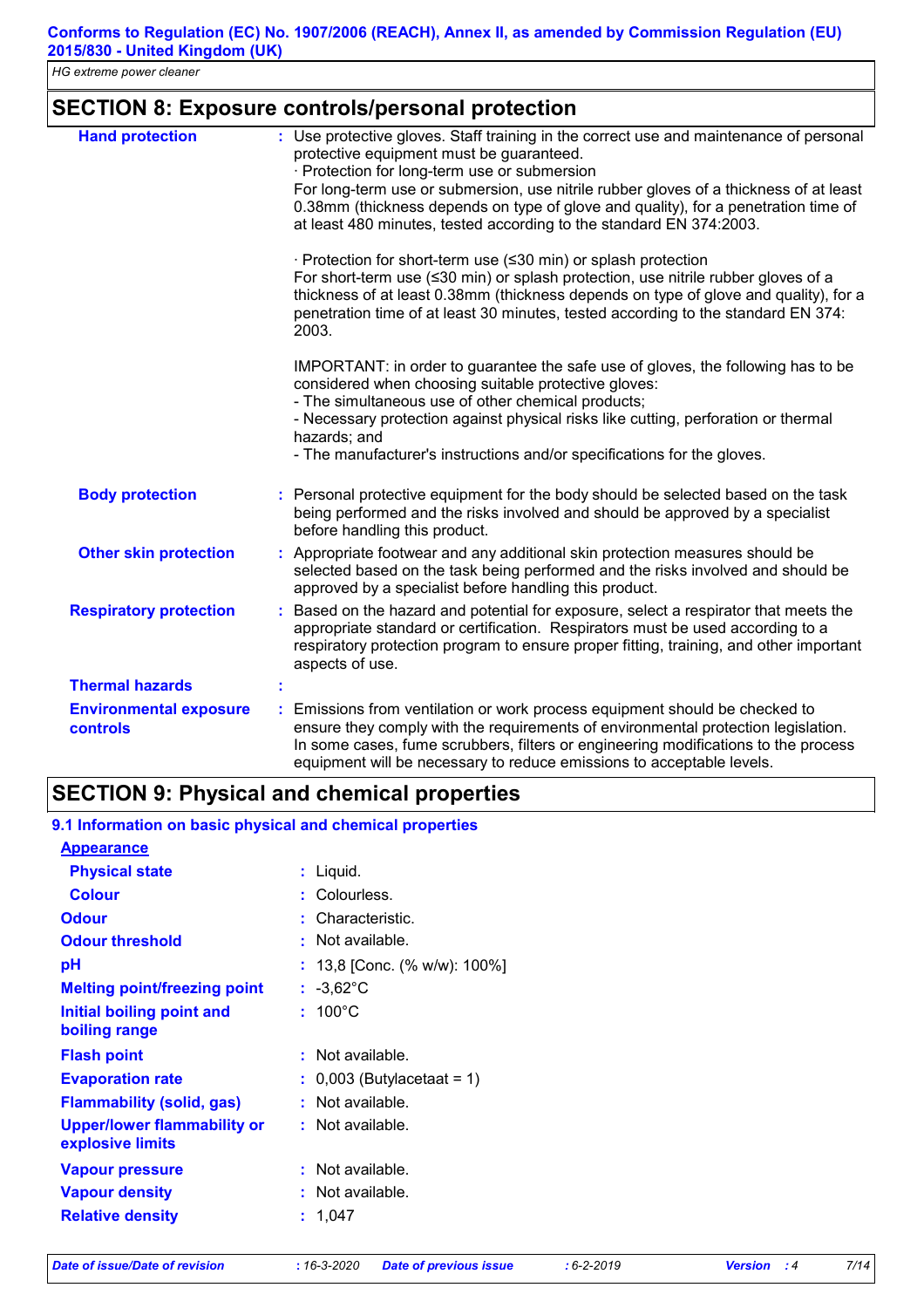# **SECTION 9: Physical and chemical properties**

| <b>Solubility(ies)</b>                                            | : Easily soluble in the following materials: cold water, hot water, methanol, diethyl<br>ether and acetone. |
|-------------------------------------------------------------------|-------------------------------------------------------------------------------------------------------------|
| <b>Partition coefficient: n-octanol/: Not available.</b><br>water |                                                                                                             |
| <b>Auto-ignition temperature</b>                                  | $:$ Not available.                                                                                          |
| <b>Decomposition temperature</b>                                  | $\therefore$ Not available.                                                                                 |
| <b>Viscosity</b>                                                  | $:$ Not available.                                                                                          |
| <b>Explosive properties</b>                                       | $:$ Not available.                                                                                          |
| <b>Oxidising properties</b>                                       | $:$ Not available.                                                                                          |
| <b>9.2 Other information</b>                                      |                                                                                                             |
| <b>Solubility in water</b>                                        | Not available.                                                                                              |
|                                                                   |                                                                                                             |

No additional information.

# **SECTION 10: Stability and reactivity**

| <b>10.1 Reactivity</b>                            | : No specific test data related to reactivity available for this product or its ingredients.              |
|---------------------------------------------------|-----------------------------------------------------------------------------------------------------------|
| <b>10.2 Chemical stability</b>                    | : The product is stable.                                                                                  |
| <b>10.3 Possibility of</b><br>hazardous reactions | : Under normal conditions of storage and use, hazardous reactions will not occur.                         |
| <b>10.4 Conditions to avoid</b>                   | : Not applicable                                                                                          |
| 10.5 Incompatible materials                       | : Reactive or incompatible with the following materials:<br>acids                                         |
| <b>10.6 Hazardous</b><br>decomposition products   | : Under normal conditions of storage and use, hazardous decomposition products<br>should not be produced. |

### **SECTION 11: Toxicological information**

#### **11.1 Information on toxicological effects**

#### **Acute toxicity**

| <b>Product/ingredient name</b>                        | <b>Result</b>              | <b>Species</b>       | <b>Dose</b>              | <b>Exposure</b> |
|-------------------------------------------------------|----------------------------|----------------------|--------------------------|-----------------|
| 2-(2-butoxyethoxy) ethanol                            | ILD50 Dermal<br>ILD50 Oral | Rabbit<br><b>Rat</b> | 2700 mg/kg<br>4500 mg/kg |                 |
| Silicic acid (H2SiO3),<br>disodium salt, pentahydrate | LD50 Oral                  | Rat                  | 847 mg/kg                |                 |

**Conclusion/Summary :** Not available.

#### **Acute toxicity estimates**

Not available.

#### **Irritation/Corrosion**

| <b>Product/ingredient name</b> | <b>Result</b>                                     | <b>Species</b> | <b>Score</b>     | <b>Exposure</b>           | <b>Observation</b>         |
|--------------------------------|---------------------------------------------------|----------------|------------------|---------------------------|----------------------------|
| 2-(2-butoxyethoxy)ethanol      | Eyes - Moderate irritant                          | Rabbit         |                  | 24 hours 20<br>milligrams |                            |
|                                | Eyes - Severe irritant                            | Rabbit         |                  | 20 milligrams             |                            |
| sodium hydroxide               | Eyes - Severe irritant                            | Monkey         |                  | 24 hours 1                |                            |
|                                |                                                   |                |                  | Percent                   |                            |
|                                | Eyes - Mild irritant                              | Rabbit         |                  | 1400                      |                            |
|                                |                                                   |                |                  | Micrograms                |                            |
|                                | Eyes - Severe irritant                            | Rabbit         |                  | 24 hours 50               |                            |
|                                |                                                   |                |                  |                           |                            |
| Date of issue/Date of revision | <b>Date of previous issue</b><br>$:16 - 3 - 2020$ |                | $: 6 - 2 - 2019$ |                           | 8/14<br><b>Version</b> : 4 |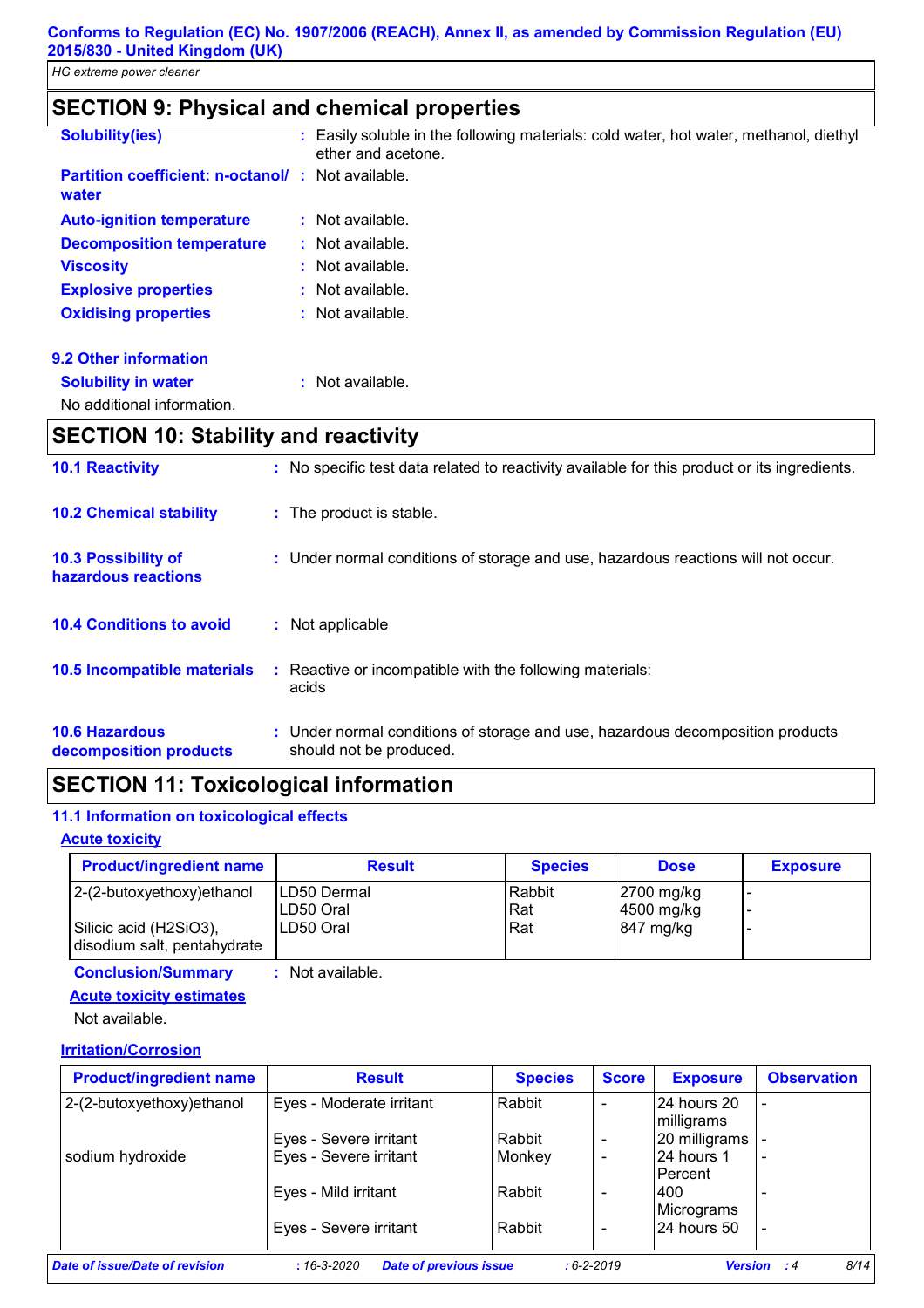**Conforms to Regulation (EC) No. 1907/2006 (REACH), Annex II, as amended by Commission Regulation (EU) 2015/830 - United Kingdom (UK)**

*HG extreme power cleaner*

# **SECTION 11: Toxicological information**

|                        |        | Micrograms   |  |
|------------------------|--------|--------------|--|
| Eyes - Severe irritant | Rabbit | 1 Percent    |  |
| Eyes - Severe irritant | Rabbit | l24 hours 1  |  |
|                        |        | milligrams   |  |
| Eyes - Severe irritant | Rabbit | 0,5 minutes  |  |
|                        |        | 1 milligrams |  |
| Skin - Mild irritant   | Human  | 24 hours 2   |  |
|                        |        | lPercent     |  |
| Skin - Severe irritant | Rabbit | 24 hours 500 |  |
|                        |        | milligrams   |  |

| <b>Conclusion/Summary</b>                        | : Not available.   |
|--------------------------------------------------|--------------------|
| <b>Sensitisation</b>                             |                    |
| <b>Conclusion/Summary</b>                        | $:$ Not available. |
| <b>Mutagenicity</b>                              |                    |
| <b>Conclusion/Summary</b>                        | : Not applicable.  |
| <b>Carcinogenicity</b>                           |                    |
| <b>Conclusion/Summary</b>                        | : Not applicable.  |
| <b>Reproductive toxicity</b>                     |                    |
| <b>Conclusion/Summary</b>                        | : Not applicable.  |
| <b>Teratogenicity</b>                            |                    |
| <b>Conclusion/Summary</b>                        | : Not applicable.  |
| Chaoifis taxaat axaan taylaitu (sinala aynaayya) |                    |

#### **Specific target organ toxicity (single exposure)**

| <b>Product/ingredient name</b>                     | <b>Category</b> | <b>Route of</b><br>exposure | <b>Target organs</b>                     |
|----------------------------------------------------|-----------------|-----------------------------|------------------------------------------|
| Silicic acid (H2SiO3), disodium salt, pentahydrate | Category 3      | Not applicable.             | Respiratory tract<br><b>l</b> irritation |

**Specific target organ toxicity (repeated exposure)**

Not available.

#### **Aspiration hazard**

Not available.

#### **Information on likely routes : Not available.**

### **of exposure**

**Potential acute health effects**

| Eye contact         | : Causes serious eye damage.                        |
|---------------------|-----------------------------------------------------|
| <b>Inhalation</b>   | : No known significant effects or critical hazards. |
| <b>Skin contact</b> | : Causes severe burns.                              |
| <b>Ingestion</b>    | : No known significant effects or critical hazards. |

### **Symptoms related to the physical, chemical and toxicological characteristics**

| <b>Eye contact</b>  | : Adverse symptoms may include the following:<br>pain<br>watering<br>redness                           |
|---------------------|--------------------------------------------------------------------------------------------------------|
| <b>Inhalation</b>   | : No specific data.                                                                                    |
| <b>Skin contact</b> | : Adverse symptoms may include the following:<br>pain or irritation<br>redness<br>blistering may occur |
| <b>Ingestion</b>    | : Adverse symptoms may include the following:<br>stomach pains                                         |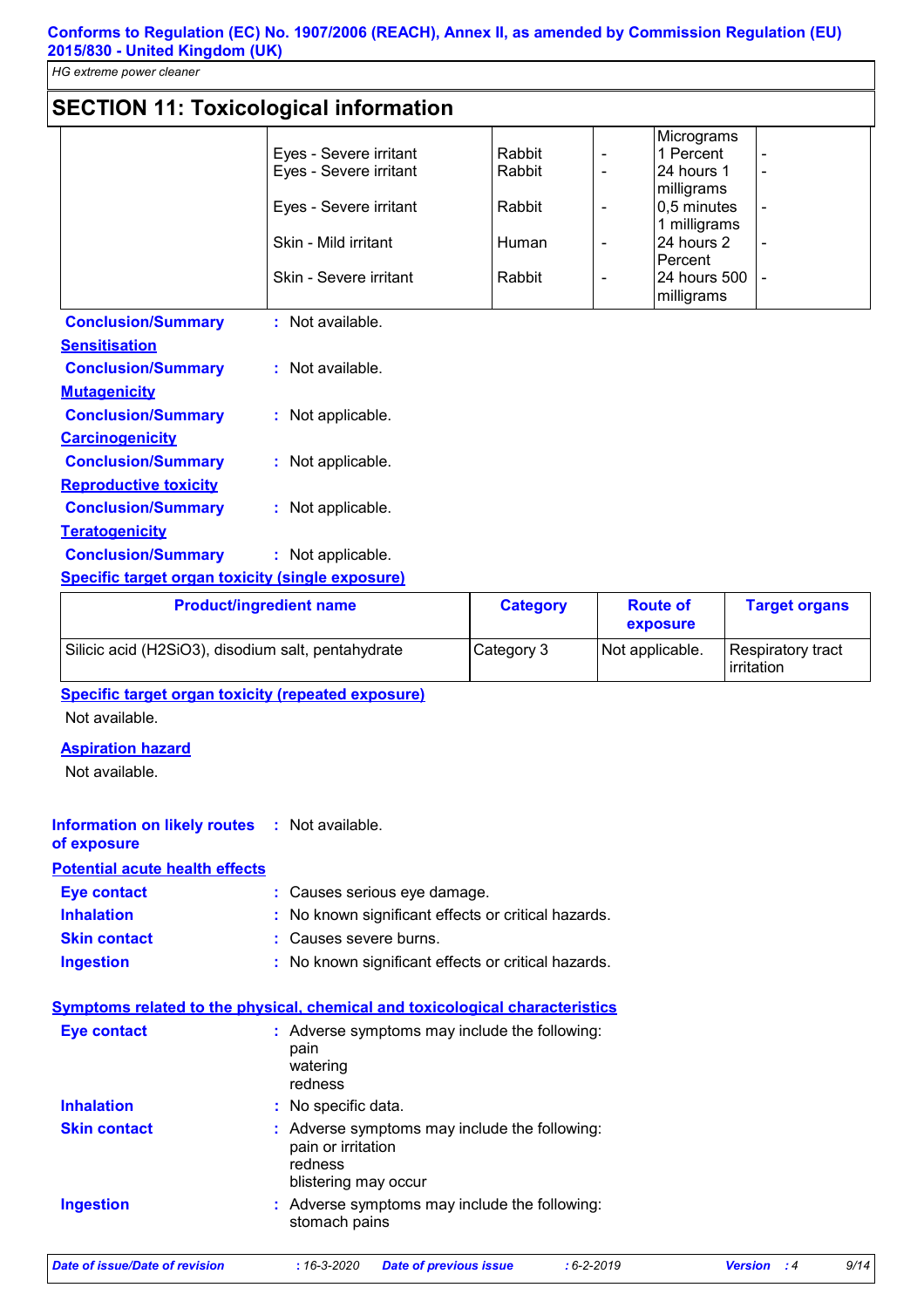# **SECTION 11: Toxicological information**

|                                                   | Delayed and immediate effects as well as chronic effects from short and long-term exposure |
|---------------------------------------------------|--------------------------------------------------------------------------------------------|
| <b>Short term exposure</b>                        |                                                                                            |
| <b>Potential immediate</b><br>effects             | $:$ Not available.                                                                         |
| <b>Potential delayed effects</b>                  | : Not available.                                                                           |
| <b>Long term exposure</b>                         |                                                                                            |
| <b>Potential immediate</b><br>effects             | $:$ Not available.                                                                         |
| <b>Potential delayed effects : Not available.</b> |                                                                                            |
| <b>Potential chronic health effects</b>           |                                                                                            |
| Not available.                                    |                                                                                            |
| <b>Conclusion/Summary</b>                         | : Not available.                                                                           |
| <b>General</b>                                    | No known significant effects or critical hazards.                                          |
| <b>Carcinogenicity</b>                            | : No known significant effects or critical hazards.                                        |
| <b>Mutagenicity</b>                               | : No known significant effects or critical hazards.                                        |
| <b>Teratogenicity</b>                             | No known significant effects or critical hazards.                                          |
| <b>Developmental effects</b>                      | : No known significant effects or critical hazards.                                        |
| <b>Fertility effects</b>                          | : No known significant effects or critical hazards.                                        |
| <b>Other information</b>                          | Not available.                                                                             |

# **SECTION 12: Ecological information**

#### **12.1 Toxicity**

| <b>Product/ingredient name</b> | <b>Result</b>                       | <b>Species</b>                                | <b>Exposure</b> |
|--------------------------------|-------------------------------------|-----------------------------------------------|-----------------|
| 2-(2-butoxyethoxy)ethanol      | Acute LC50 1300000 µg/l Fresh water | Fish - Lepomis macrochirus                    | 196 hours       |
| sodium hydroxide               | Acute EC50 40,38 mg/l Fresh water   | Crustaceans - Ceriodaphnia<br>dubia - Neonate | 148 hours       |
|                                | Acute LC50 125 ppm Fresh water      | Fish - Gambusia affinis - Adult               | 196 hours       |
| <b>Conclusion/Summary</b>      | : Readily biodegradable             |                                               |                 |

#### **12.2 Persistence and degradability**

| <b>Conclusion/Summary</b>      | : Readily biodegradable  |                   |                  |
|--------------------------------|--------------------------|-------------------|------------------|
| <b>Product/ingredient name</b> | <b>Aquatic half-life</b> | <b>Photolysis</b> | Biodegradability |
| HG extreme power cleaner       |                          |                   | l Readilv        |

#### **12.3 Bioaccumulative potential**

| <b>Product/ingredient name LogPow</b> | <b>BCF</b> | <b>Potential</b> |
|---------------------------------------|------------|------------------|
| 2-(2-butoxyethoxy)ethanol             |            | <b>low</b>       |

#### **12.4 Mobility in soil**

| <b>Soil/water partition</b><br>coefficient $(K_{oc})$ | : Not available. |
|-------------------------------------------------------|------------------|
| <b>Mobility</b>                                       | : Not available. |

#### **12.5 Results of PBT and vPvB assessment**

| <b>PBT</b>  | : Not applicable. |
|-------------|-------------------|
| <b>vPvB</b> | : Not applicable. |

*Date of issue/Date of revision* **:** *16-3-2020 Date of previous issue : 6-2-2019 Version : 4 10/14*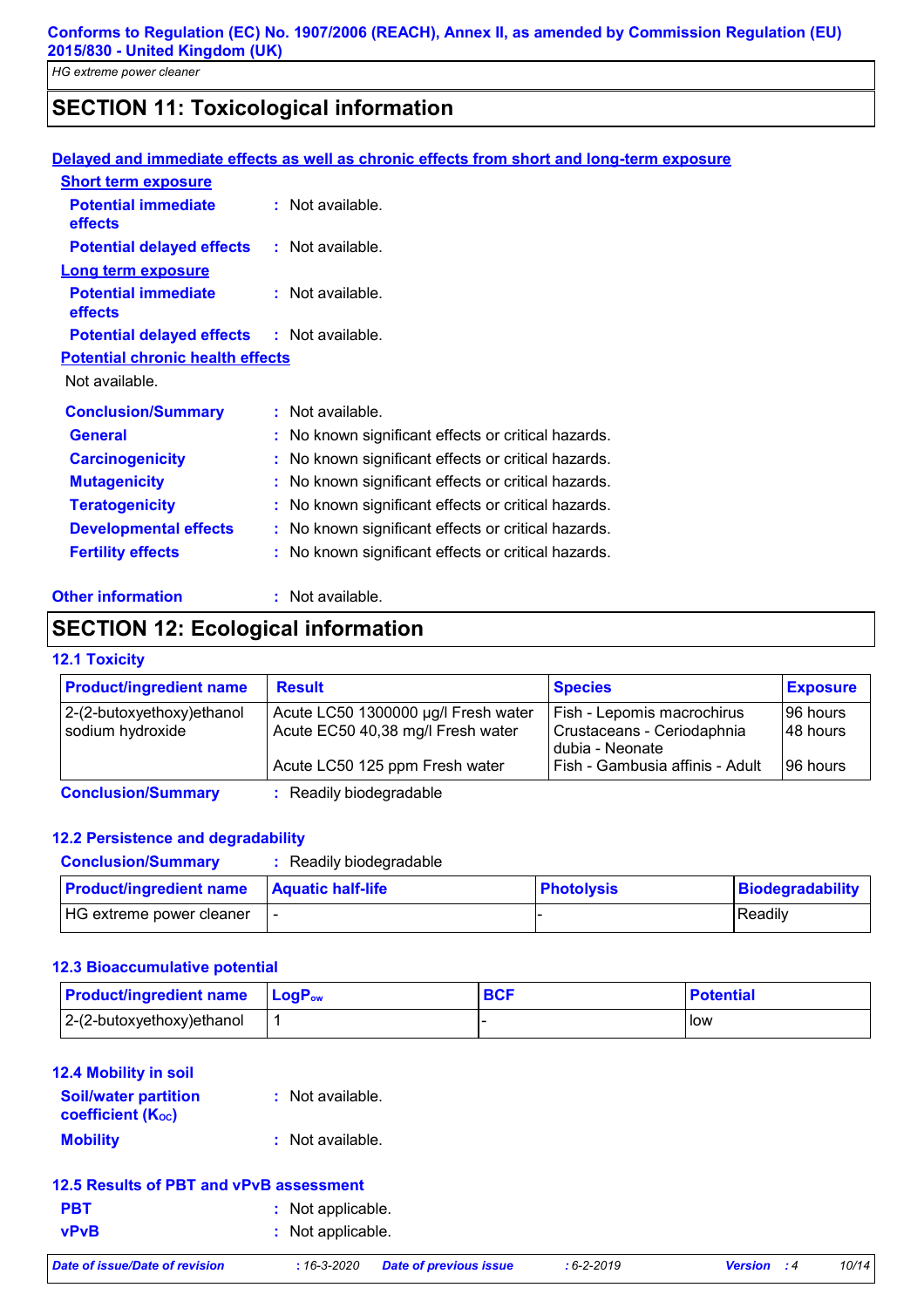# **SECTION 12: Ecological information**

**12.6 Other adverse effects :** No known significant effects or critical hazards.

### **SECTION 13: Disposal considerations**

The information in this section contains generic advice and guidance. The list of Identified Uses in Section 1 should be consulted for any available use-specific information provided in the Exposure Scenario(s).

#### **13.1 Waste treatment methods**

| <b>Product</b>             |                                                                                                                                                                                                                                                                                                                                                                                                                                                                                                                                                      |
|----------------------------|------------------------------------------------------------------------------------------------------------------------------------------------------------------------------------------------------------------------------------------------------------------------------------------------------------------------------------------------------------------------------------------------------------------------------------------------------------------------------------------------------------------------------------------------------|
| <b>Methods of disposal</b> | : The generation of waste should be avoided or minimised wherever possible.<br>Disposal of this product, solutions and any by-products should at all times comply<br>with the requirements of environmental protection and waste disposal legislation<br>and any regional local authority requirements. Dispose of surplus and non-<br>recyclable products via a licensed waste disposal contractor. Waste should not be<br>disposed of untreated to the sewer unless fully compliant with the requirements of<br>all authorities with jurisdiction. |
| <b>Hazardous waste</b>     | : The classification of the product may meet the criteria for a hazardous waste.                                                                                                                                                                                                                                                                                                                                                                                                                                                                     |
| <b>Packaging</b>           |                                                                                                                                                                                                                                                                                                                                                                                                                                                                                                                                                      |
| <b>Methods of disposal</b> | : The generation of waste should be avoided or minimised wherever possible. Waste<br>packaging should be recycled. Incineration or landfill should only be considered<br>when recycling is not feasible.                                                                                                                                                                                                                                                                                                                                             |
| <b>Special precautions</b> | : This material and its container must be disposed of in a safe way. Care should be<br>taken when handling emptied containers that have not been cleaned or rinsed out.<br>Empty containers or liners may retain some product residues. Avoid dispersal of<br>spilt material and runoff and contact with soil, waterways, drains and sewers.                                                                                                                                                                                                         |

# **SECTION 14: Transport information**

|                                           | <b>ADR/RID</b>                                                                                                     | <b>ADN</b>                                                                                                  | <b>IMDG</b>                                                                                                        | <b>IATA</b>                                                                                                 |
|-------------------------------------------|--------------------------------------------------------------------------------------------------------------------|-------------------------------------------------------------------------------------------------------------|--------------------------------------------------------------------------------------------------------------------|-------------------------------------------------------------------------------------------------------------|
| 14.1 UN number                            | 1760                                                                                                               | 1760                                                                                                        | 1760                                                                                                               | 1760                                                                                                        |
| 14.2 UN proper<br>shipping name           | <b>CORROSIVE LIQUID,</b><br>N.O.S. (sodium<br>hydroxide, Silicic acid<br>(H2SiO3), disodium<br>salt, pentahydrate) | CORROSIVE LIQUID,<br>N.O.S. (sodium<br>hydroxide, Silicic acid<br>(H2SiO3), disodium<br>salt, pentahydrate) | <b>CORROSIVE LIQUID,</b><br>N.O.S. (sodium<br>hydroxide, Silicic acid<br>(H2SiO3), disodium<br>salt, pentahydrate) | CORROSIVE LIQUID,<br>N.O.S. (sodium<br>hydroxide, Silicic acid<br>(H2SiO3), disodium<br>salt, pentahydrate) |
| <b>14.3 Transport</b><br>hazard class(es) | 8                                                                                                                  | 8                                                                                                           | 8                                                                                                                  | 8                                                                                                           |
| <b>14.4 Packing</b><br>group              | III                                                                                                                | III                                                                                                         | $\mathbf{III}$                                                                                                     | III                                                                                                         |
| 14.5<br><b>Environmental</b><br>hazards   | No.                                                                                                                | No.                                                                                                         | No.                                                                                                                | No.                                                                                                         |
| <b>Additional</b><br>information          | <u>Tunnel code</u> (E)                                                                                             |                                                                                                             |                                                                                                                    |                                                                                                             |

**user**

**14.6 Special precautions for : Transport within user's premises:** always transport in closed containers that are upright and secure. Ensure that persons transporting the product know what to do in the event of an accident or spillage.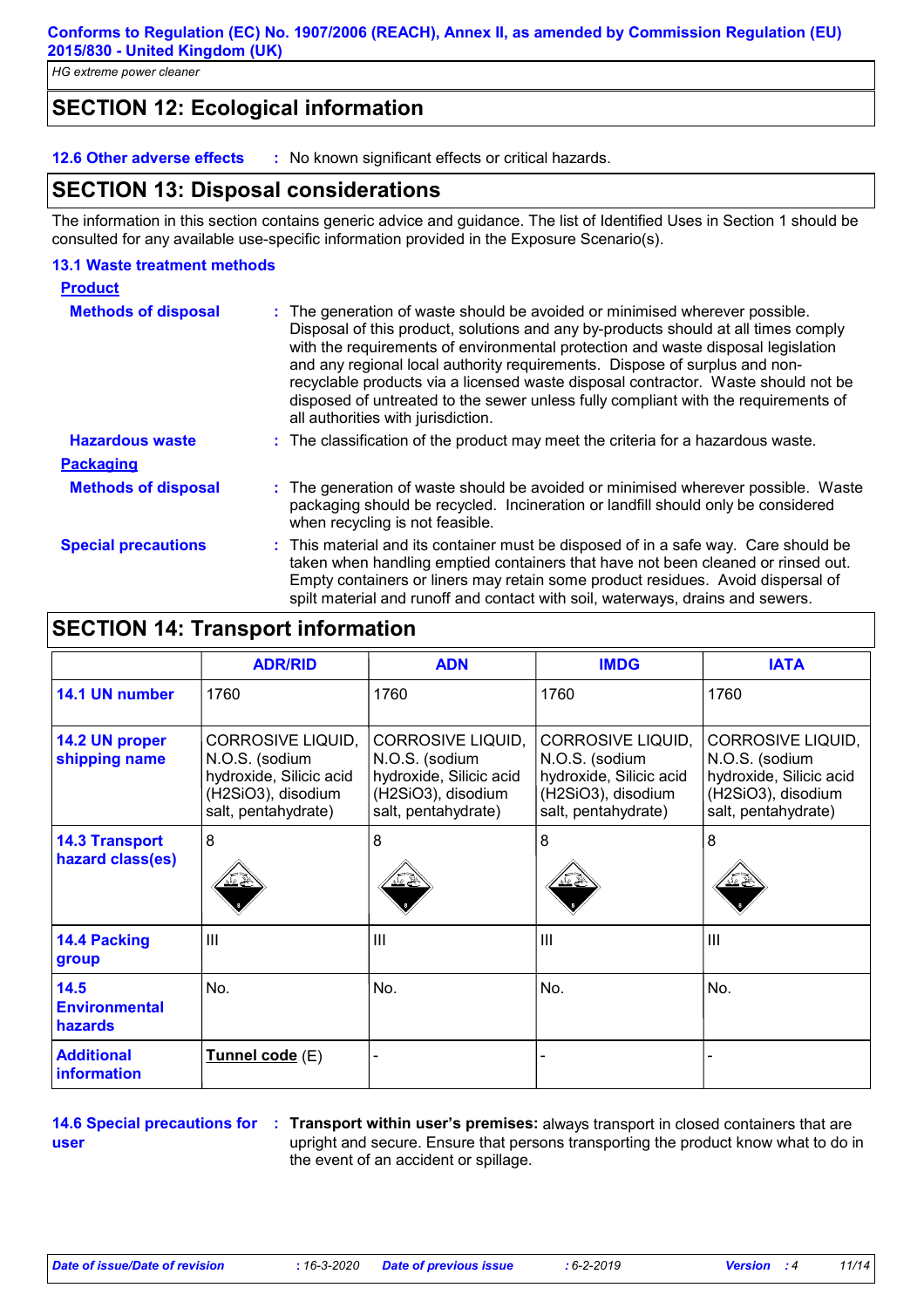**Conforms to Regulation (EC) No. 1907/2006 (REACH), Annex II, as amended by Commission Regulation (EU) 2015/830 - United Kingdom (UK)**

*HG extreme power cleaner*

| <b>SECTION 14: Transport information</b> |                                                                                             |                   |  |
|------------------------------------------|---------------------------------------------------------------------------------------------|-------------------|--|
|                                          | <b>14.7 Transport in bulk</b><br>according to Annex II of<br><b>Marpol and the IBC Code</b> | : Not applicable. |  |

# **SECTION 15: Regulatory information**

|                                                    | 15.1 Safety, health and environmental regulations/legislation specific for the substance or mixture |
|----------------------------------------------------|-----------------------------------------------------------------------------------------------------|
| EU Regulation (EC) No. 1907/2006 (REACH)           |                                                                                                     |
|                                                    | <b>Annex XIV - List of substances subject to authorisation</b>                                      |
| <b>Annex XIV</b>                                   |                                                                                                     |
| None of the components are listed.                 |                                                                                                     |
| <b>Substances of very high concern</b>             |                                                                                                     |
| None of the components are listed.                 |                                                                                                     |
| <b>Annex XVII - Restrictions : Not applicable.</b> |                                                                                                     |
| on the manufacture,<br>placing on the market       |                                                                                                     |
| and use of certain                                 |                                                                                                     |
| dangerous substances,                              |                                                                                                     |
| mixtures and articles                              |                                                                                                     |
| <b>Other EU regulations</b>                        |                                                                                                     |
| <b>Europe inventory</b>                            | : Not determined.                                                                                   |
| <b>Black List Chemicals</b><br>(76/464/EEC)        |                                                                                                     |
| Ozone depleting substances (1005/2009/EU)          |                                                                                                     |
| Not listed.                                        |                                                                                                     |
| Prior Informed Consent (PIC) (649/2012/EU)         |                                                                                                     |
| Not listed.                                        |                                                                                                     |
| <b>Seveso Directive</b>                            |                                                                                                     |
|                                                    | This product is not controlled under the Seveso Directive.                                          |
| <b>Contains (Regulation</b>                        | non-ionic surfactants, anionic surfactants, phosphates<br>$< 5\%$                                   |
| (EC) No 648/2004)                                  |                                                                                                     |
|                                                    |                                                                                                     |
| <b>References</b>                                  |                                                                                                     |
| <b>International requlations</b>                   |                                                                                                     |
|                                                    | <b>Chemical Weapon Convention List Schedules I, II &amp; III Chemicals</b>                          |
| Not listed.                                        |                                                                                                     |
| <b>Montreal Protocol (Annexes A, B, C, E)</b>      |                                                                                                     |
| Not listed.                                        |                                                                                                     |
|                                                    | <b>Stockholm Convention on Persistent Organic Pollutants</b>                                        |
| Not listed.                                        |                                                                                                     |
|                                                    |                                                                                                     |
|                                                    | <b>Rotterdam Convention on Prior Informed Consent (PIC)</b>                                         |
| Not listed.                                        |                                                                                                     |
|                                                    | <b>UNECE Aarhus Protocol on POPs and Heavy Metals</b>                                               |
| Not listed.                                        |                                                                                                     |
| <b>International lists</b>                         |                                                                                                     |
| <b>National inventory</b>                          |                                                                                                     |
| <b>Australia</b>                                   | : Not determined.                                                                                   |
| <b>Canada</b>                                      | : Not determined.                                                                                   |
| <b>China</b><br><b>Turkey</b>                      | : Not determined.<br>: Not determined.                                                              |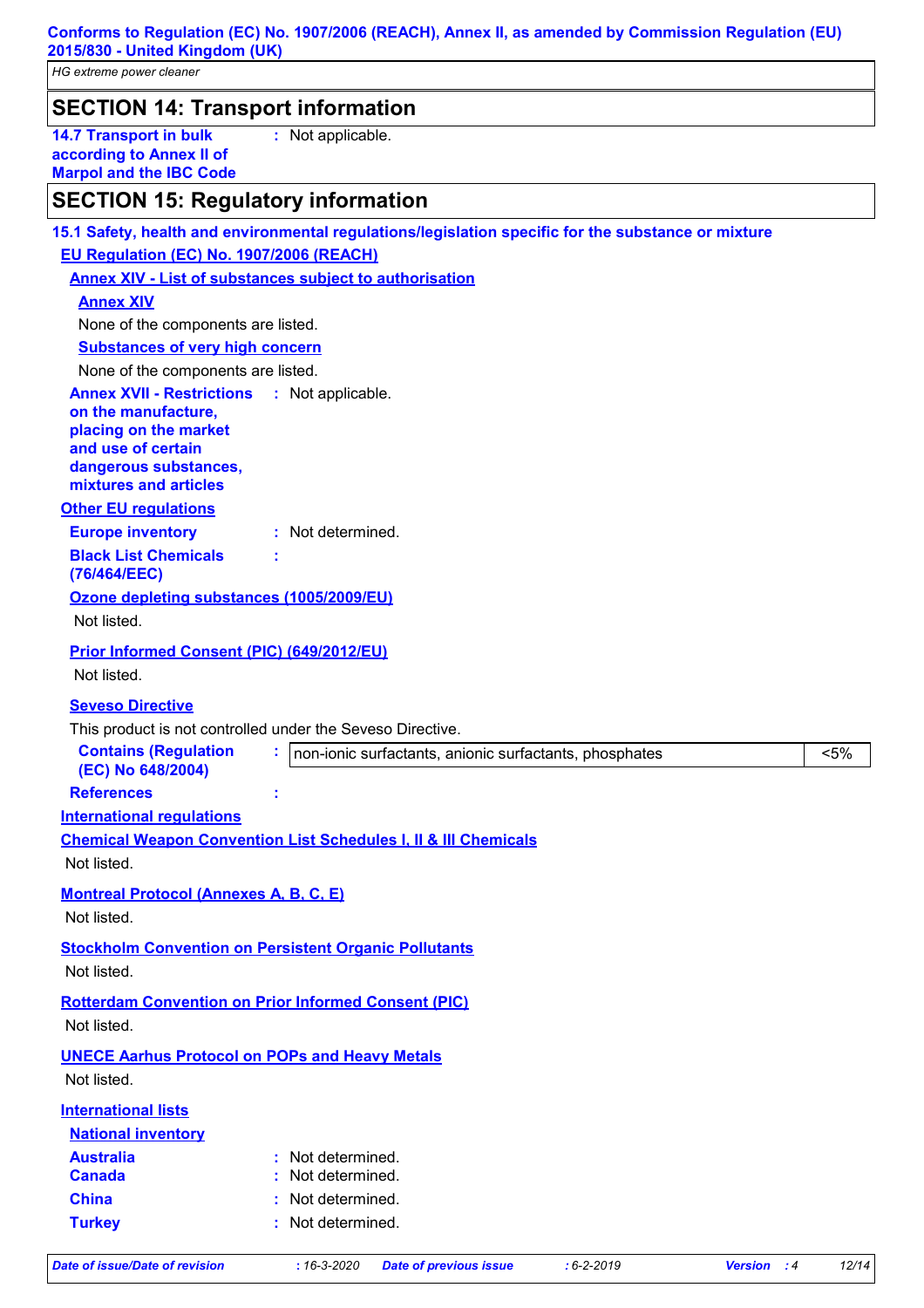# **SECTION 15: Regulatory information**

| <b>United States</b>                      | : Not determined.                                                                               |
|-------------------------------------------|-------------------------------------------------------------------------------------------------|
| <b>Taiwan</b>                             | : Not determined.                                                                               |
| <b>Philippines</b>                        | : Not determined.                                                                               |
| <b>New Zealand</b>                        | : Not determined.                                                                               |
| <b>Malaysia</b>                           | : Not determined.                                                                               |
| <b>Republic of Korea</b>                  | : Not determined.                                                                               |
| <b>Japan</b>                              | : Japan inventory (ENCS): Not determined.<br>Japan inventory (ISHL): Not determined.            |
| <b>15.2 Chemical safety</b><br>assessment | : This product contains substances for which Chemical Safety Assessments are still<br>reguired. |

### **SECTION 16: Other information**

 $\nabla$  Indicates information that has changed from previously issued version.

| <b>Abbreviations and</b><br>acronyms | $:$ ATE = Acute Toxicity Estimate<br>CLP = Classification, Labelling and Packaging Regulation [Regulation (EC) No. |
|--------------------------------------|--------------------------------------------------------------------------------------------------------------------|
|                                      | 1272/2008]                                                                                                         |
|                                      | DMEL = Derived Minimal Effect Level                                                                                |
|                                      | DNEL = Derived No Effect Level                                                                                     |
|                                      | EUH statement = CLP-specific Hazard statement                                                                      |
|                                      | PBT = Persistent, Bioaccumulative and Toxic                                                                        |
|                                      | PNEC = Predicted No Effect Concentration                                                                           |
|                                      | <b>RRN = REACH Registration Number</b>                                                                             |
|                                      | vPvB = Very Persistent and Very Bioaccumulative                                                                    |

#### **Procedure used to derive the classification according to Regulation (EC) No. 1272/2008 [CLP/GHS]**

| <b>Classification</b> | <b>Justification</b> |
|-----------------------|----------------------|
| Skin Corr. 1, H314    | Expert judgment      |
| Eye Dam. 1, H318      | Expert judgment      |

#### **Full text of abbreviated H statements**

| H290 | l May be corrosive to metals.            |
|------|------------------------------------------|
| H302 | Harmful if swallowed.                    |
| H314 | Causes severe skin burns and eye damage. |
| H318 | Causes serious eye damage.               |
| H319 | Causes serious eye irritation.           |
| H335 | May cause respiratory irritation.        |

#### **Full text of classifications [CLP/GHS]**

| Acute Tox. 4, H302<br>Eye Dam. 1, H318<br>Eye Irrit. 2, H319<br>Met. Corr. 1, H290<br>Skin Corr. 1, H314<br>Skin Corr. 1A, H314<br>Skin Corr. 1B, H314<br>STOT SE 3, H335 |                   | ACUTE TOXICITY (oral) - Category 4<br>SERIOUS EYE DAMAGE/EYE IRRITATION - Category 1<br>SERIOUS EYE DAMAGE/EYE IRRITATION - Category 2<br>CORROSIVE TO METALS - Category 1<br>SKIN CORROSION/IRRITATION - Category 1<br>SKIN CORROSION/IRRITATION - Category 1A<br>SKIN CORROSION/IRRITATION - Category 1B<br>SPECIFIC TARGET ORGAN TOXICITY - SINGLE EXPOSURE<br>(Respiratory tract irritation) - Category 3 |
|---------------------------------------------------------------------------------------------------------------------------------------------------------------------------|-------------------|---------------------------------------------------------------------------------------------------------------------------------------------------------------------------------------------------------------------------------------------------------------------------------------------------------------------------------------------------------------------------------------------------------------|
| <b>Date of printing</b>                                                                                                                                                   | $: 19 - 3 - 2020$ |                                                                                                                                                                                                                                                                                                                                                                                                               |
| Date of issue/ Date of<br>revision                                                                                                                                        | $: 16 - 3 - 2020$ |                                                                                                                                                                                                                                                                                                                                                                                                               |
| Date of previous issue                                                                                                                                                    | $\div$ 6-2-2019   |                                                                                                                                                                                                                                                                                                                                                                                                               |

| Date of previous issue  | $\div$ 6-2-2019 |
|-------------------------|-----------------|
| <b>Version</b>          | $\pm$ 4         |
| <b>Notice to reader</b> |                 |